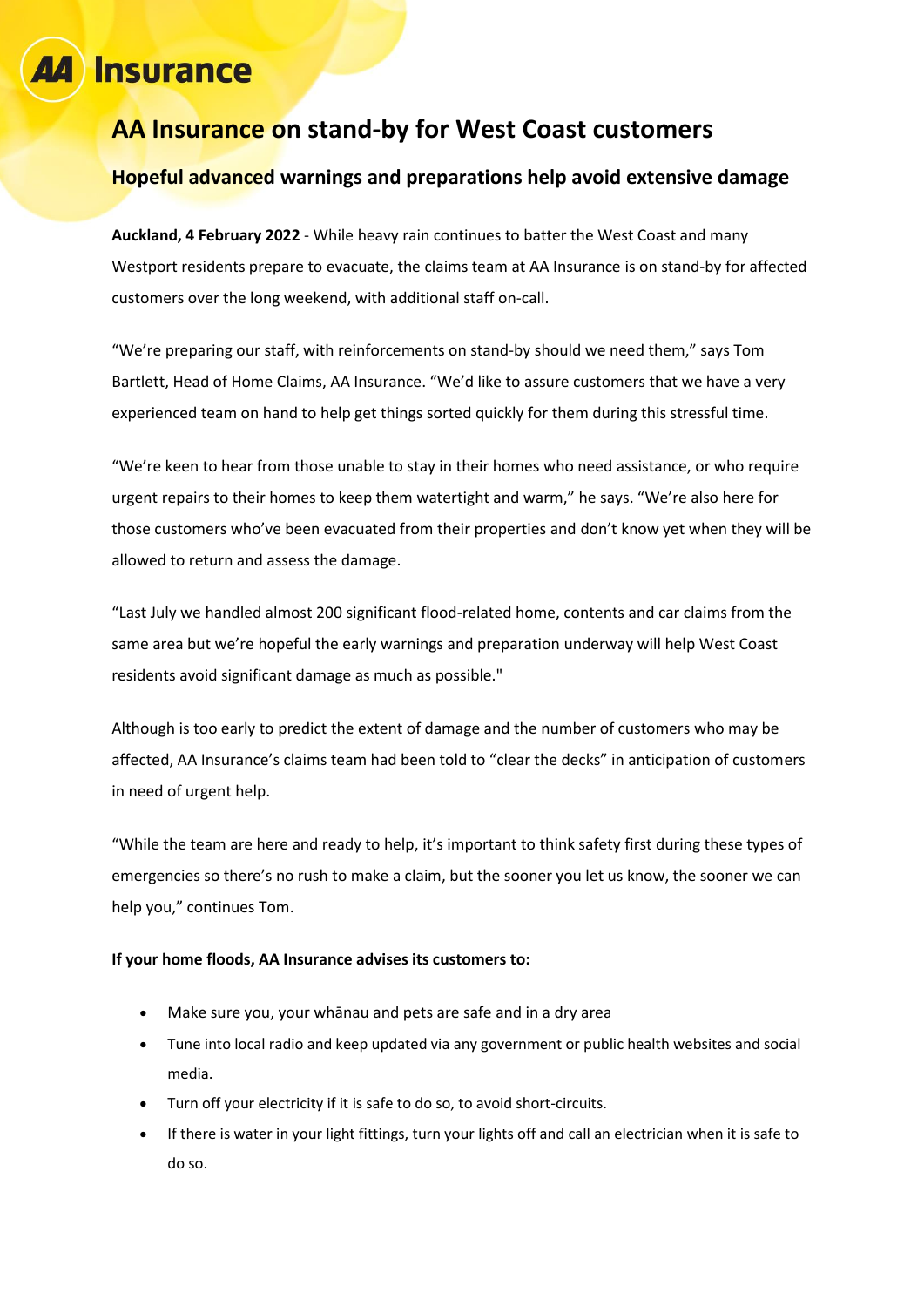

- If the floors are wet, lift your furniture off the floor to prevent staining
- Keep your damaged items if it is safe to do so, or take photos this is useful to confirm what needs replacing
- If your vehicle has been damaged or suffered flooding it may be unsafe to drive
- Often during a storm or flood, you may not know the full extent of damage to your home, car or contents, especially if you need to leave your property. AA Insurance customers should call us on 0800 500 216 as soon as you can to report any damage to your property, especially if you need emergency repairs, or if your home becomes uninhabitable, contact us and we can help to arrange temporary accommodation for you, your family and your pets.
- Customers with non-urgent claims can head to aainsurance.co.nz/claims to make an online claim.

#### ENDS

#### **About AA Insurance**

**Insurance** 

AA Insurance is an independently operated, New Zealand-based joint venture between the New Zealand Automobile Association (NZAA) and Vero Insurance New Zealand Limited (VINZL). Since 1994 we have demonstrated trusted expertise in home, contents and car insurance in New Zealand, and in 2018 introduced commercial small business insurance. We underwrite our own policies and sell direct to New Zealanders. Our 930+ staff look after over 480,000 customers with 970,000 policies.

We proudly partner with Variety NZ and Eden Park and have been consistently recognised by: Reader's Digest Most Trusted Brands (since 2011) and Quality Service Awards for Car, and Home and Contents Insurance (since 2015), Kantar Customer Leadership Index (since 2019), Canstar Blue Most Satisfied Customers (2011-2018), and the Colmar Brunton Corporate Reputation Index (since 2015)